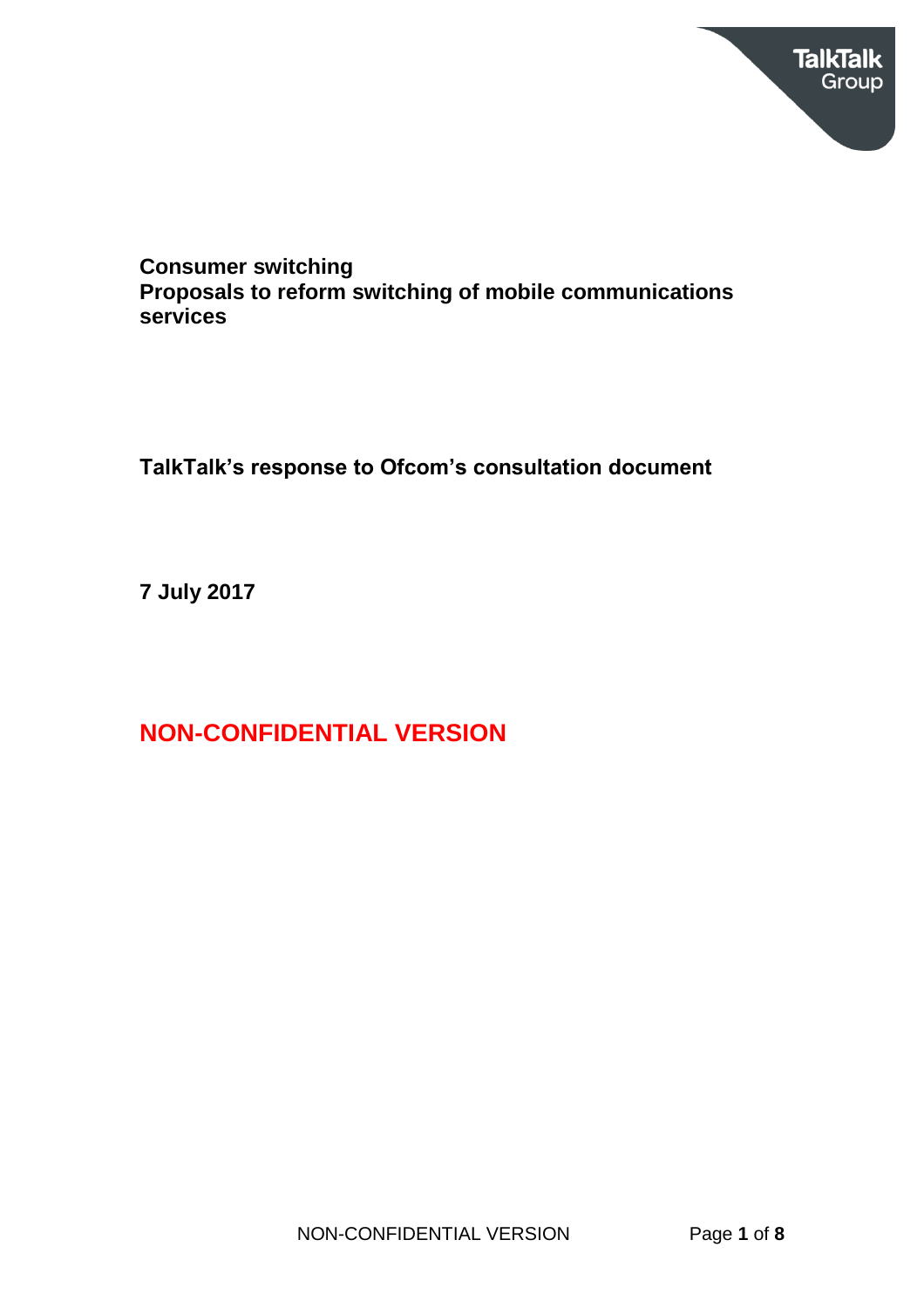

- **1 Summary**
- **1.1** TalkTalk strongly supports the reform to radically improve mobile switching processes for UK consumers. Consumers must be able to move easily and smoothly between providers to take advantage of the best deals which meet their needs. Better switching, involving less hassle and clearer processes, will support greater competition in the market, which will in turn promote greater innovation and investment in mobile products and services and sharpening the incentives for CPs to find cost efficiencies.
- **1.2** We have consistently supported Ofcom's previous proposal to introduce gaining-provider led (GPL) switching to the UK mobile market and continue to favour this option. GPL continues to have advantages over Ofcom's updated "auto-switch" proposal, which would maintain a losing-provider led (LPL) process for mobile switching. GPL is necessary to bring about full switching reform to ensure that consumer benefits are maximised: responsibility for the switch will be passed to the provider with all the incentives to ensure it is completed successfully. Maintaining a LPL system using "auto-switch" stops short of full reform as the losing provider remains integral to the switching process.
- **1.3** We recognise that both GPL and "auto-switch" would represent an improvement on the current mobile switching processes. While we consider that GPL would deliver greater benefits, we have also included in this submission comments on the "auto-switch" proposal for Ofcom to take account of if it is minded to pursue this option.
- **1.4** We agree with Ofcom's proposals in relation to notice periods, loss of service and transparency requirements. We also support the extension of Ofcom's proposals to include small business customers for non-bulk ports of up to 24 mobile numbers but ask Ofcom to consider the proportionality of introducing the full range of reforms for these customers.
- **1.5** In line with Ofcom's proposal on implementation, at least 18 months from the date of Ofcom's decision is required for industry to implement any reform to the mobile switching process.
- **2 Comparison of "auto-switch" and GPL processes**
- **2.1** We note that Ofcom's change in policy to favour the "auto-switch" option over GPL rests on the following three aspects of its analysis:
	- Ofcom's assessment that both options address the consumer harm resulting from the time and hassle of switching;
	- The results of the 2017 BDRC research on willingness to pay (WTP); and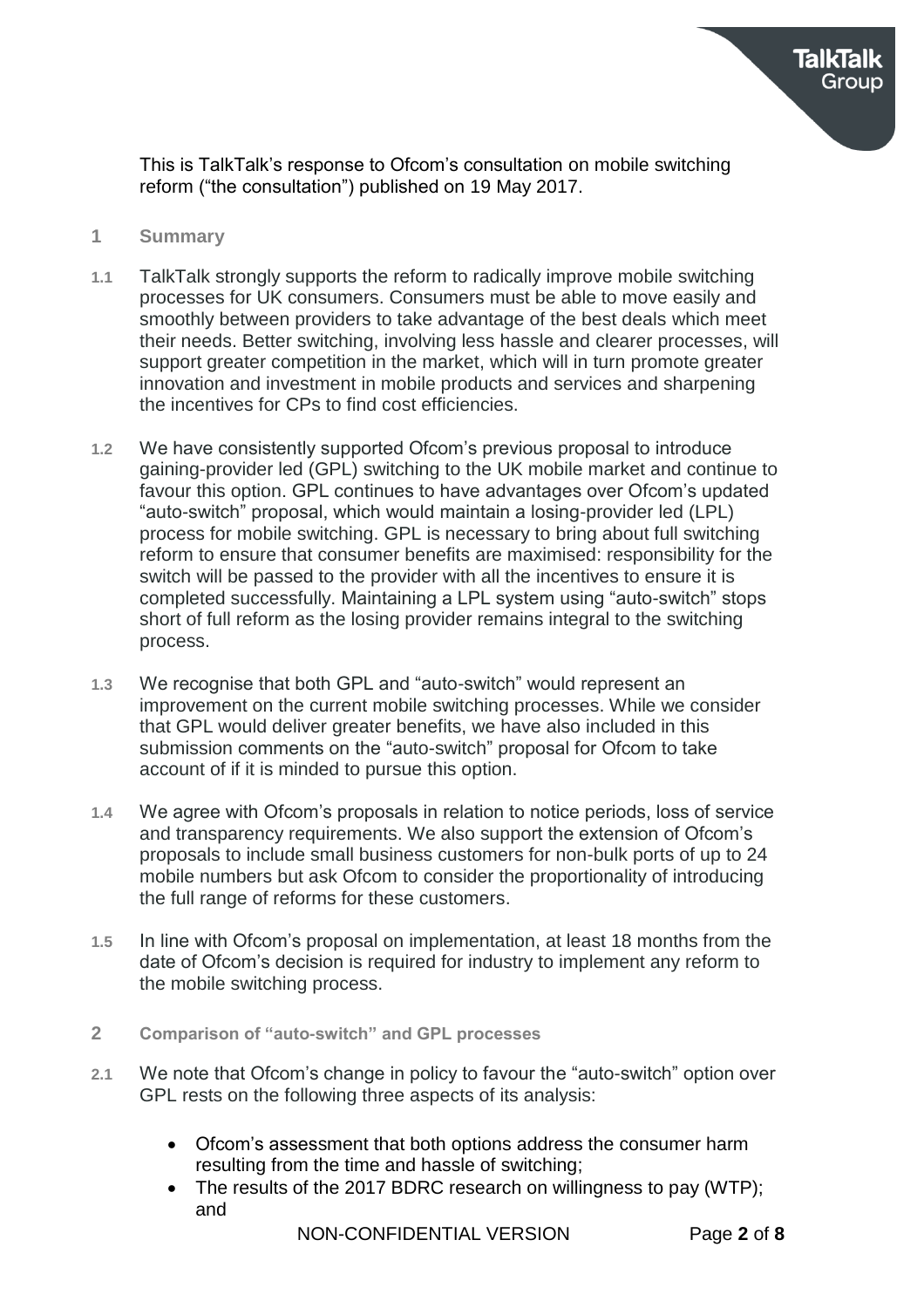Ofcom's revised assessment of the implementation costs.

We provide comments on each of these aspects in turn.

# Addressing consumer harm caused by the time and hassle of switching

**2.2** Ofcom clearly sets out the additional benefits of GPL over "auto-switch" at §4.80, particularly the fact that "it removes the need for a PAC altogether, which might be simpler for switchers" and has the potential to be less confusing than a PAC based process. In our view, the GPL process is more streamlined and involves fewer steps for the switching consumer than the "auto-switch" process. Most significantly the GPL process removes any need for the consumer to contact the losing provider in order to switch. We agree with Ofcom that "GPL, by making switching easier and faster, would deliver greater benefits to considerers and by way of competition than auto-switch" (§5.67).

# 2017 BDRC research

- **2.3** We note that Ofcom draws on the 2017 BDRC research to estimate the benefits that may be delivered by the different proposals. In particular, it relies on stated preferences for one process over another and expected willingness to pay (WTP). We have these specific comments on this approach:
	- Ofcom notes that 47% of PAC switchers stated a preference for "autoswitch" over GPL, while 39% of PAC switchers preferred GPL over "auto-switch". Relying on these comparative preferences (and those of cease and re-provide switchers), Ofcom states that "it is not certain that these potential benefits [of GPL] over auto-switch would necessarily be realised" (§4.81). We consider that this approach to assessing the benefits of GPL is flawed for the following reasons:
		- o Current PAC switchers are likely to have a bias for the "autoswitch" process as it still uses a PAC and they are already familiar with that process;
		- o The description "auto-switch" is misleading and implies an automatic switching process from one provider to another, which is likely to appeal to consumers but is not provided under Ofcom's proposal;
		- o Comparatively the term GPL does not describe the process proposed: it is opaque and therefore less likely to add to the appeal of this option for consumers asked to state a preference.
	- Ofcom has revised its estimates of the time-saving benefits of each proposal based on take-up information gathered through the 2017 BDRC research. Based on this, Ofcom estimates that "auto-switch" would deliver £6.9m of time savings benefits, compared with £4.7m under GPL. As Ofcom notes, the higher reported take-up of auto-switch "might be because respondents found the description […] more familiar than GPL" but this would "disappear over time" (§4.84). Ofcom concludes that "the research does not support the view that GPL is significantly more appealing to switchers than auto-switch" (§4.84).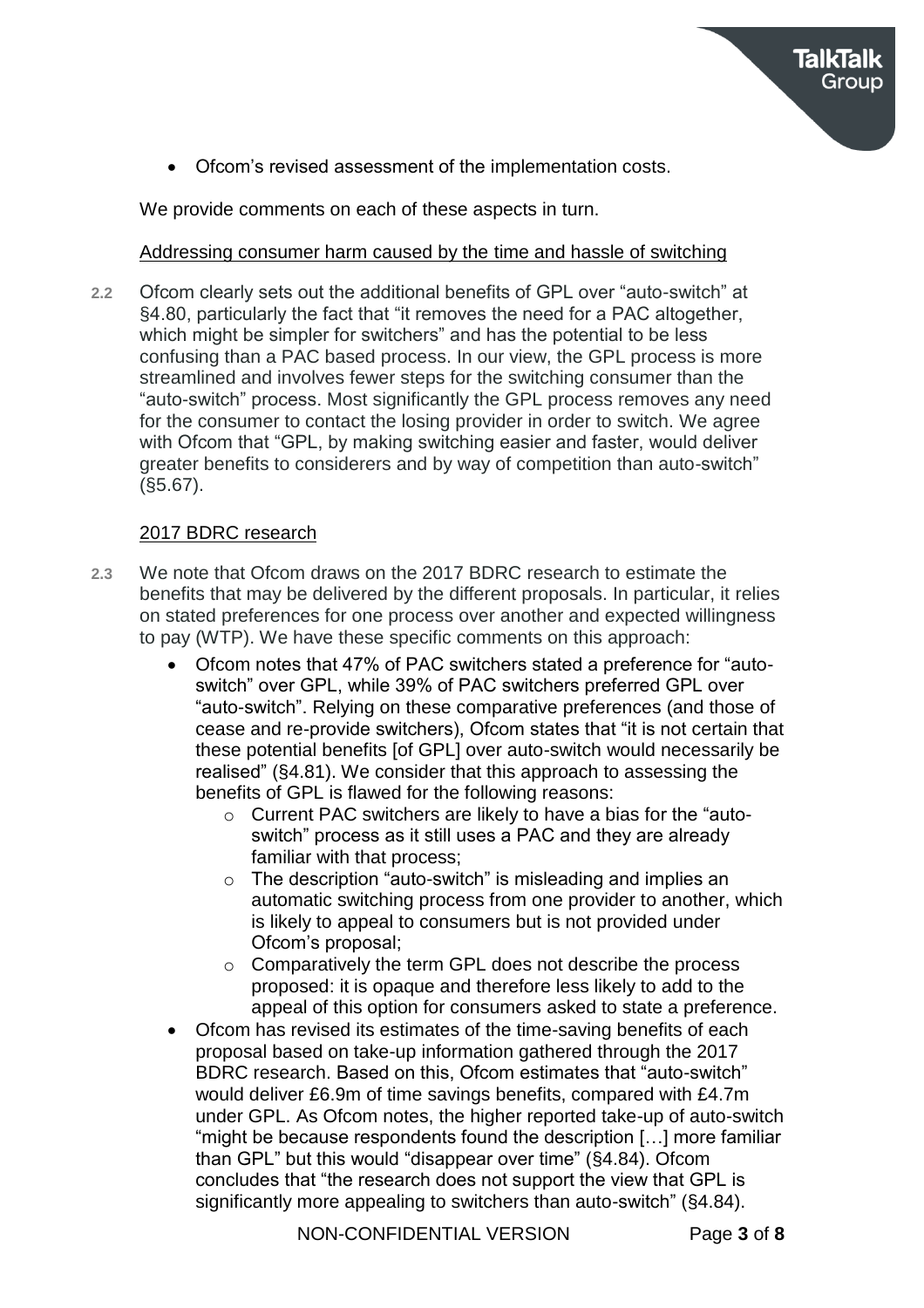While we recognise this, we also note that on this basis, and given the flaws in the research method, the research also does not prove the benefits of auto-switch over GPL. We do not consider take-up information from the research to be sufficient to revise the estimates of the benefits.

 Ofcom uses WTP responses from the 2017 BDRC research to further explore the relative benefits of the two proposals. It notes that "this type of evidence must be interpreted carefully as there is uncertainty about whether respondents would actually pay the price they said they would" (§5.37). Ofcom concludes that the WTP evidence shows that both proposals "would deliver significant benefits to switchers" but there is no basis for concluding that "GPL would in practice deliver greater benefits to switchers compared with auto-switch" (§5.45). We agree that the evidence is inconclusive and therefore cannot be used to compare the two approaches effectively.

#### Implementation costs

- **2.4** Ofcom has made a number of adjustments to the estimated implementation costs in response to inputs from stakeholders, including BT/EE, Vodafone and O2 and Virgin Media. In general, we note the propensity to overestimate the implementation costs of major reforms and the vested interests of these MNOs and large MVNO in maintaining the status quo to protect their market shares. On the changes to the cost estimates set out at (§5.70), we note that:
	- Ofcom has updated its cost estimates for both proposals to reflect the assumption that "a much larger number of small MVNOs will be covered by [the] proposals". We agree that this is appropriate but question whether the assumptions take account of the range of impacts on small MVNOs and resellers affected by the proposals. By way of example, we outline our TalkTalk Business reseller arrangements below demonstrating that the proposals will have an impact because the porting function is delivered in-house, not under contract by the MNO. We would ask Ofcom to review its assumption that MNOs and MVNEs would "undertake a significant amount of the development of new functionality, on behalf of their MVNOs, such that smaller providers do not need to significantly alter their own back-office IT systems to comply".
	- The amendment of the "auto-switch" proposal so that it no longer requires changes to the Central Porting System (CPS) and the development of a central ported number database saves an estimated £23m compared with GPL.
	- Additional costs have been added to the GPL estimates for allowing time for CLI validation while processing the order, a backstop route for customers that cannot make or receive texts from the CLI that they want to port and decommissioning the existing PAC processes. We consider that adding costs for the backstop route is unnecessary: Ofcom has not presented evidence to show that there are customers that cannot make and receive texts and this scenario seems unlikely to be material.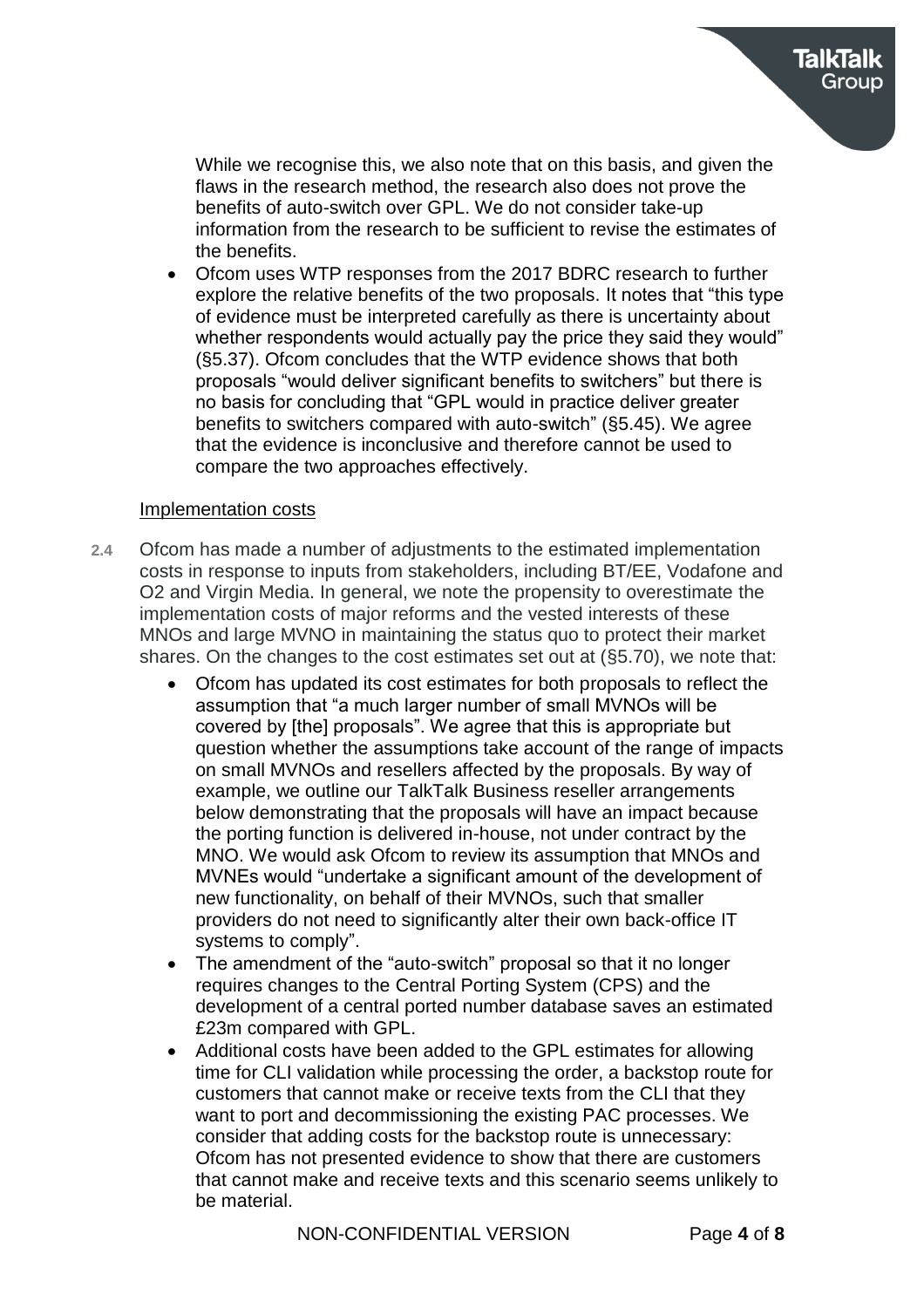

#### Conclusions on comparison of "auto-switch" and GPL proposal

- **2.5** In summary, Ofcom concludes that based on the evidence "auto-switch is a more proportionate remedy to address the problems […] identified" and "will meet [the] policy objectives at a lower cost than GPL" (§1.17). Essentially, Ofcom's proposed decision to implement auto-switch is based on the lack of conclusive evidence on the advantages of GPL over auto-switch and the higher costs, mostly driven by the required CPS changes.
- **2.6** We acknowledge that while the cost estimates are uncertain and likely to be overstated, it is reasonable to conclude that GPL will cost more to implement than "auto-switch" due to the CPS changes. However, we consider that it is likely that the research underestimates the comparative benefits of GPL over "auto-switch" due to the research limitations set out above. We are concerned that in reaching its conclusion to implement "auto-switch" based on this analysis, Ofcom is continuing to tie the UK mobile market to a losing-provider led system based on the PAC code. The PAC code was originally introduced by the MNOs in order to facilitate save activity and make it more difficult for customers to switch. Stopping short of full GPL reform and implementing "auto-switch" effectively rewards mobile operators for having introduced the PAC – a system designed to stifle competition. If you implemented the switching system today, you would never implement the current system and would be likely to favour a GPL system to deliver the greatest competition and consumer benefits (as we saw for LLU/WLR switching on the Openreach network).
- **2.7** Given the vital need for effective mobile switching reform to support consumer choice and competition in the UK market, we would urge Ofcom to reconsider its proposal to back-track from the introduction of full GPL.
- **3 Specific comments on the "auto-switch" proposal**
- **3.0** Despite our continued reservations about mobile switching reform that falls short of delivering a full GPL process, we acknowledge that the revised "autoswitch" proposal has advantages over the current switching arrangements and the previous automated-PAC proposal from which it has been developed. We agree that the process will be "significantly faster and easier compared with the status quo" (\$4.82). If Ofcom does proceed with the "auto-switch" option rather than introducing full GPL, we note that the following matters will need to be addressed:
	- The updated "auto-switch" process involves consumers contacting the losing provider, rather than the CPS as envisaged under the previous auto-PAC proposal put forward by Ofcom in its March 2016 consultation (see §§4.43-4.45). While we acknowledge that this revision will be lower cost due to the removal of the requirement for additional coordination through the CPS, we consider that Ofcom must fully address the risk of the losing provider frustrating the process of switching at this stage. We note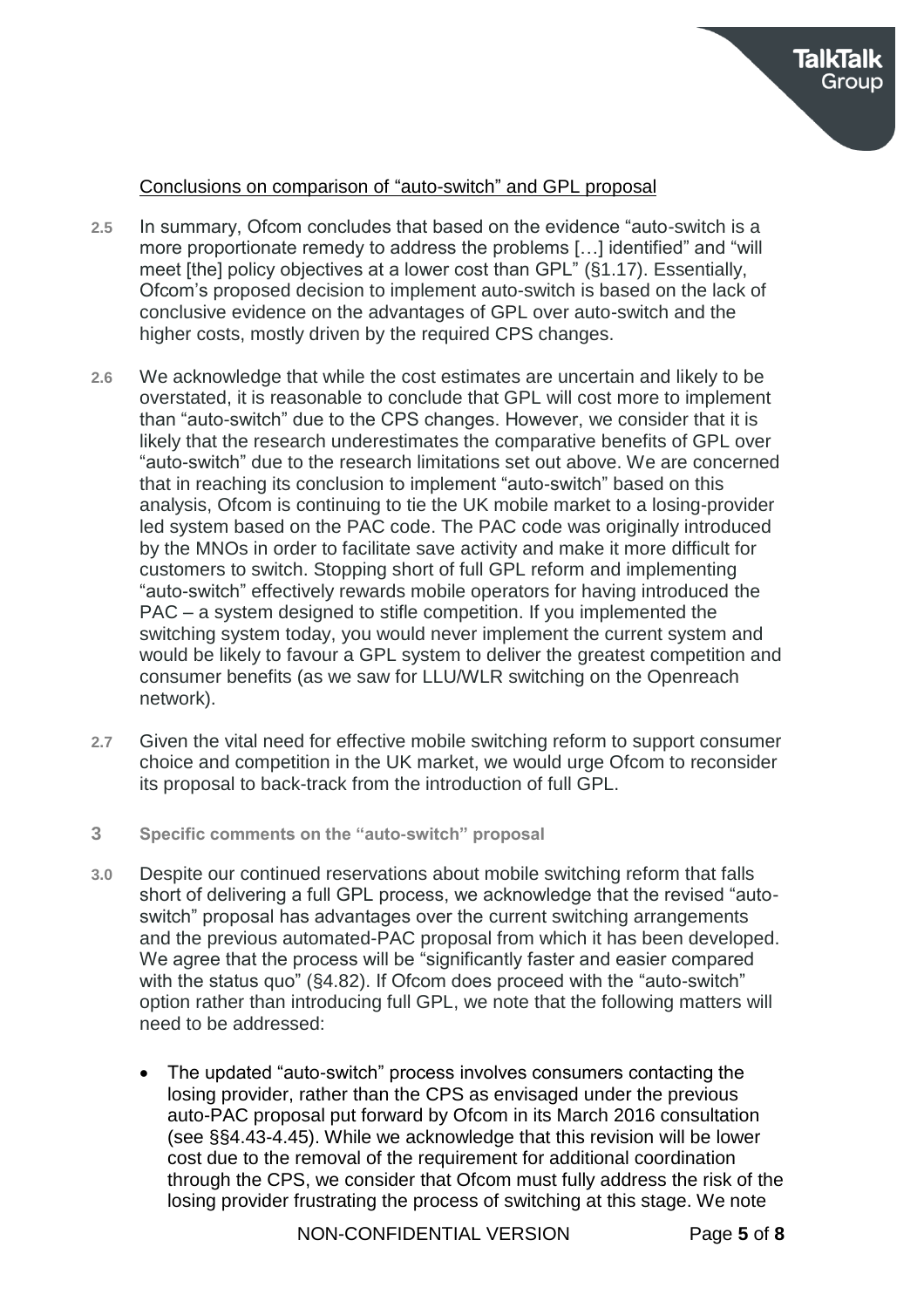that Ofcom plans to do this through applying General Condition obligations relating to the timeliness of the delivery of the PAC or N-PAC, but note that this must be accompanied by robust enforcement to be effective. We also urge Ofcom to consider whether there are other means by which the losing provider could frustrate the process of switching and put in place appropriate safeguards to prevent them.

- Ofcom would need to put in place measures to ensure that the different routes for requesting the PAC/N-PAC are given equal prominence by CPs in consumer communications in addition to stipulating the requirement. In particular, these measures must ensure that the SMS route is clearly explained so that it is accessible to as many consumers as possible, including those more inclined to be nervous about using an automated SMS function to request their PAC or N-PAC. We consider that the communication by CPs should be accompanied by specific promotion by Ofcom to set out the advantages of the SMS route. These steps are necessary to ensure as many consumers as possible benefit from using "auto-switch" via SMS and therefore minimising the overall contact with losing providers by switchers under this process.
- **4 Other aspects of Ofcom's proposals**

## Non-porting customers

**4.1** We agree with Ofcom that the benefits of any reform of the mobile switching process will be maximised by extending the policy to apply to customers that are not porting their numbers. We consider that this will make it easier for customers that are not porting their numbers to manage the switch without experiencing loss of service. In addition, we believe that making a single process available for all consumers regardless of whether they wish to retain their current mobile number will have the potential to improve awareness and understanding of the common process among a wider group of consumers.

### Notice periods

**4.2** As outlined in our response to the July 2016 consultation, we support Ofcom's proposals to prohibit charging for notice periods after the switching date. Removing the risk of 'double payments' in this way will remove further friction from the process and help to ensure that there are no unnecessary difficulties or deterrents for consumers who wish to switch mobile providers, in line with Ofcom's policy objectives.

### Loss of service

**4.3** We have previously supported Ofcom's proposals to bring about full reform of the end-to-end switching process in order to address the consumer harm caused by loss of service during a switch, especially where this extends beyond one working day. We note that Ofcom is now minded to accept industry commitments to address this issue through reforms to existing processes delivered by the Mobile Number Portability Operators' Steering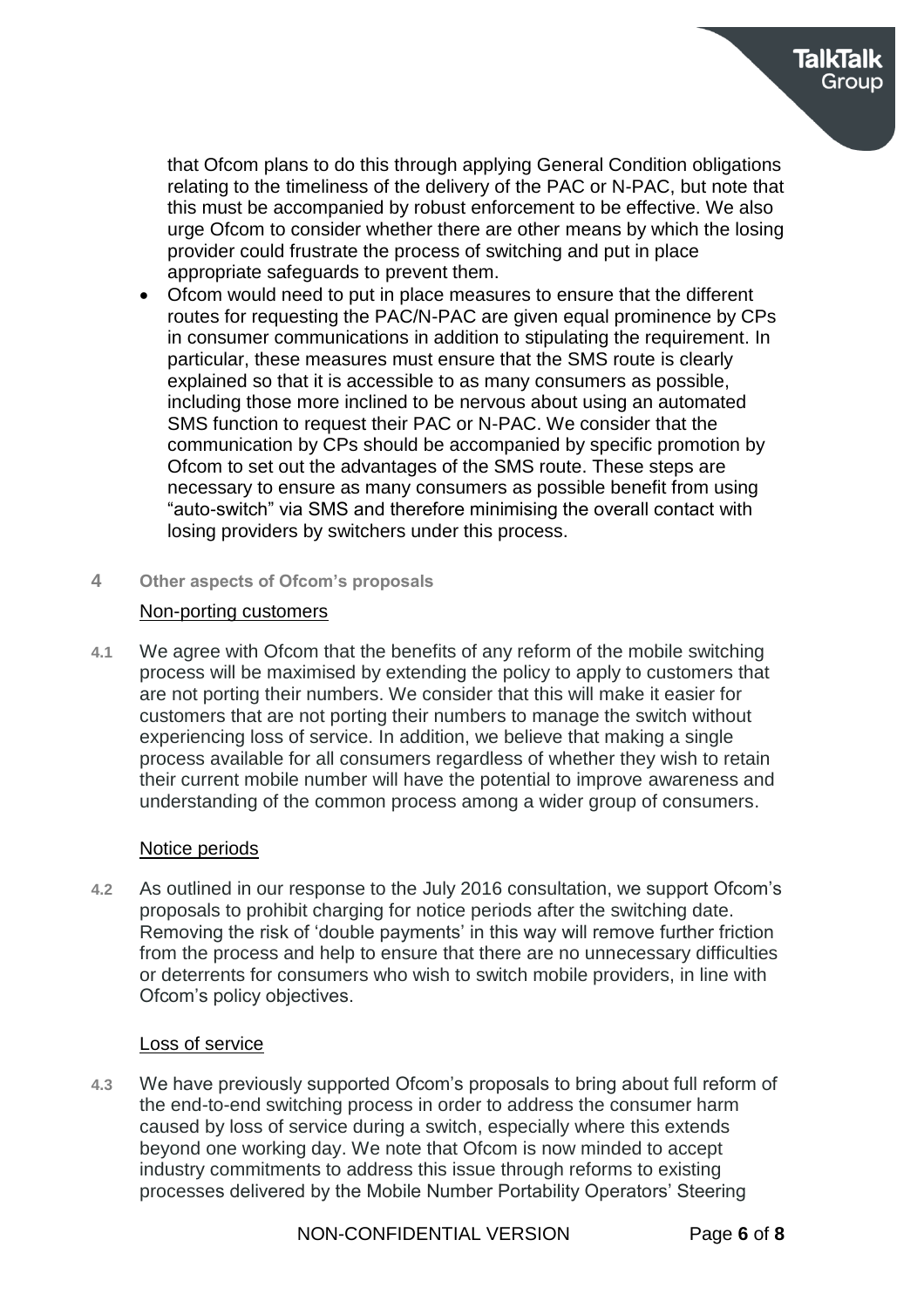

#### Transparency requirements

**4.4** Any switching reform must be accompanied by clear, accessible consumer information in order to maximise the benefits delivered by the change. We support Ofcom's proposals to require providers to communicate clear information to their customers on the processes for switching and porting.

#### Business customers

- **4.5** We support the extension of Ofcom's proposals to include small business customers for non-bulk ports of up to 24 mobile numbers. We note that Ofcom has made certain assumptions about the implications of implementing these proposals for providers that serve business customers, including a range of smaller providers operating under reseller and MVNO arrangements.
- **4.6** TalkTalk Business (TTB) serves business mobile customers under reseller arrangements with O2 and Vodafone. The arrangements for serving and billing these customers are entirely separate from our TalkTalk Consumer mobile service delivered through an MVNO contract with Vodafone. We describe the current arrangements for porting for TTB mobile customers below.
- **4.7** We operate the current mobile number portability (MNP) arrangements for TTB mobile customers in-house, rather than through our MNO partners. The process is as follows:
	- Customers wishing to port-out their number can contact TTB by telephone, email or online chat to request a PAC code. This is delivered immediately over the telephone or online chat and within two hours if the request is made by email. Delivery of the PAC is managed through a manual process that involves the Customer Service Agent logging on to the Syniverse system to retrieve the PAC.
	- Customers wishing to port-in their number first provide their existing number and PAC code to a CSA. The CSA then agrees the porting date with the customer over the telephone in line with the industry-wide arrangements for MNP.
- **4.8** Based on these current arrangements for serving TTB mobile customers, we anticipate that to implement the "auto-switch" proposal the major changes would include:
	- Setting up an SMS system (to support requests for single number switches) and online portal in addition to the current communication channels; and
	- Systems integration with the CPS to deliver the immediate PAC and N-PAC functionality (as our current processes are manual rather than automated).

Group